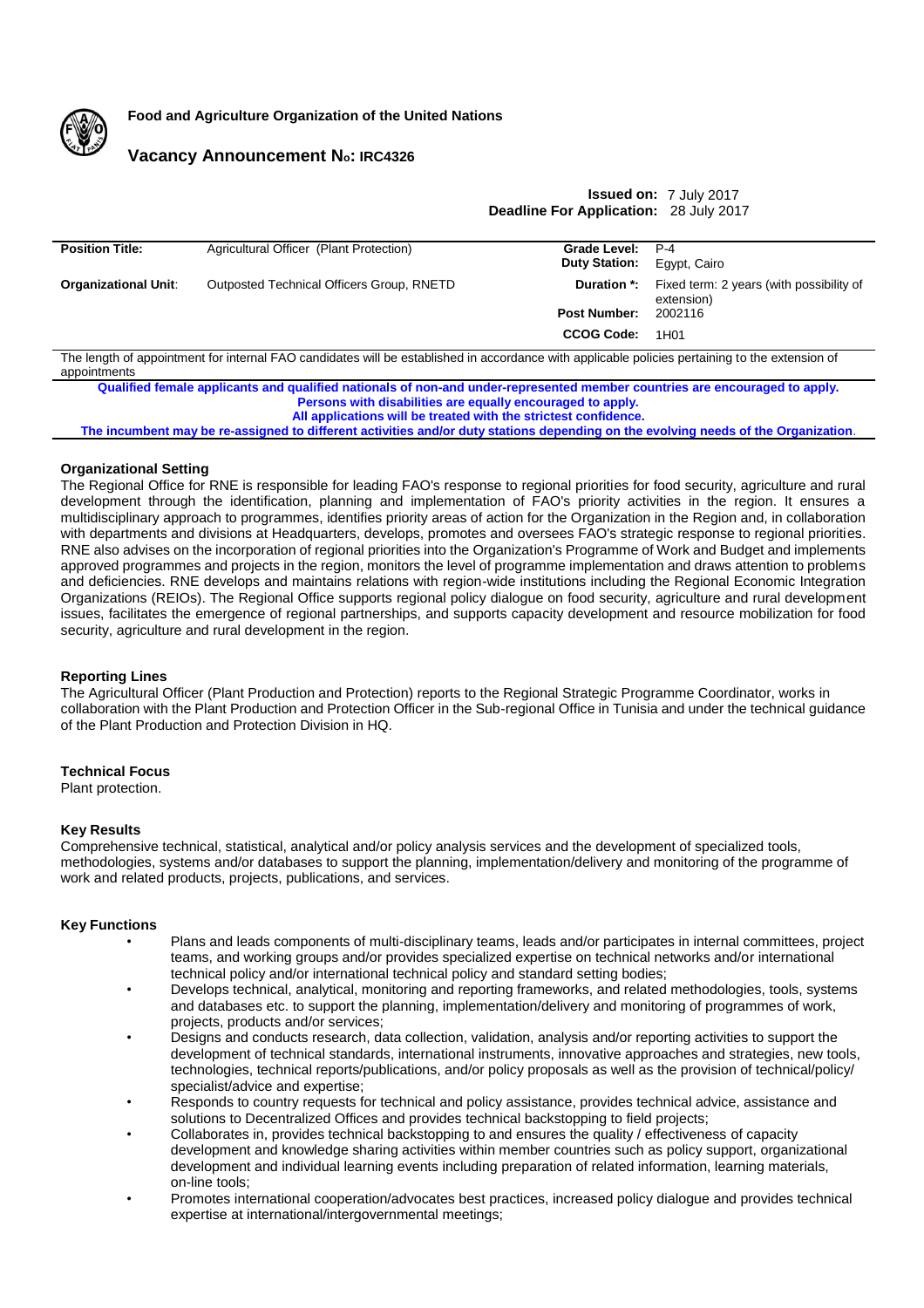• Participates in resource mobilization activities in accordance with the FAO Corporate strategy

## **Specific Functions**

• Identifyies plant protection problems in the Region and provide technical support for the promotion of safe and sustainable plant protection activities in the context of an overall strategy or programme of integrated pest management;

• Advises member countries to strengthen and improve their phytosanitary capacity and capabilities in surveillance and monitoring, pest diagnosis, pest monitoring including invasive alien species and transboundary pests;

• Provides technical support and training on the implementation of relevant international agreements and conventions linked to pest and pesticide management including the International Plant Protection Convention (IPPC); the International Code of Conduct on Pesticide Management; the Rotterdam Convention;

• Collaborates with regional economic organizations and promotes South-South, TCDC and North South cooperation activities on strategies and programmes in support of pest and pesticide management inter-alia integrated pest management, harmonization of pesticide regulatory requirements and registration processes, agro-ecological approaches that reduce reliance on pesticides and build on ecosystem services such as pollination;

Performs other related duties as required.

#### **\_\_\_\_\_\_\_\_\_\_\_\_\_\_\_\_\_\_\_\_\_\_\_\_\_\_\_\_\_\_\_\_\_\_\_\_\_\_\_\_\_\_\_\_\_\_\_\_\_\_\_\_\_\_\_\_\_\_\_\_\_\_\_\_\_\_\_\_\_\_\_\_\_\_\_\_\_\_\_\_\_\_\_\_\_\_\_\_\_\_\_\_\_\_\_\_\_\_\_\_\_\_ CANDIDATES WILL BE ASSESSED AGAINST THE FOLLOWING**

### **Minimum Requirements**

- Advanced university degree in agriculture, plant sciences, agronomy with specialization in crop protection, Integrated pest management or related field.
- Seven years of relevant experience in pest or pesticide management
- Working knowledge of English, French or Spanish and limited knowledge of one of the other two or Arabic, Chinese or Russian

### **Competencies**

- Results Focus
- **Teamwork**
- Communication
- Building Effective Relationships<br>• Knowledge Sharing and Centinu
- Knowledge Sharing and Continuous Improvement

### **Technical/Functional Skills**

- Work experience in more than one location or area of work, particularly in field positions is desirable
- Extent and relevance of field experience in pest and pesticide management;
- Extent and relevance of experience in project/programme formulation and implementation of projects, programmes and studies on plant protection including integrated pest management;
- Extent and relevance of experience in providing policy advice at local, national, and regional levels;
- Extent and relevance of knowledge in the implementation of international instruments related to pest and pesticide management;
- Extent and relevance experience in the Near East region is considered a strong asset.
- Ability to organize and conduct technical meetings, conferences and workshops;
- Extent and relevance of knowledge and understanding of the work of international organizations and national governments;
- Working knowledge of English and limited knowledge of French or Arabic is a strong asset
- Ability to mobilize resources.

Please note that all candidates should adhere to *FAO Values of Commitment to FAO, Respect for All and Integrity and Transparency.*

**\_\_\_\_\_\_\_\_\_\_\_\_\_\_\_\_\_\_\_\_\_\_\_\_\_\_\_\_\_\_\_\_\_\_\_\_\_\_\_\_\_\_\_\_\_\_\_\_\_\_\_\_\_\_\_\_\_\_\_\_\_\_\_\_\_\_\_\_\_\_\_\_\_\_\_\_\_\_\_\_\_\_\_\_\_\_\_\_\_\_\_\_\_\_\_\_\_\_\_\_\_\_**

**\_\_\_\_\_\_\_\_\_\_\_\_\_\_\_\_\_\_\_\_\_\_\_\_\_\_\_\_\_\_\_\_\_\_\_\_\_\_\_\_\_\_\_\_\_\_\_\_\_\_\_\_\_\_\_\_\_\_\_\_\_\_\_\_\_\_\_\_\_\_\_\_\_\_\_\_\_\_\_\_\_\_\_\_\_\_\_\_\_\_\_\_\_\_\_\_\_\_\_\_\_\_**

# **ADDITIONAL INFORMATION**

- All candidates should possess computer/word processing skills
- Your application will be screened based on the information provided in your iRecruitment online profile (see "*How to Apply*"). We strongly recommend that you ensure that the information is accurate and complete including employment record, academic qualifications and language skills
- Please note that FAO will only consider academic credentials or degrees obtained from an educational institution recognised in the IAU/UNESCO list
- Other similar positions at the same level may be filled from this vacancy notice and the endorsed candidates will be considered for the Employment Roster for a period of 2 years
- Candidates may be requested to provide performance assessments